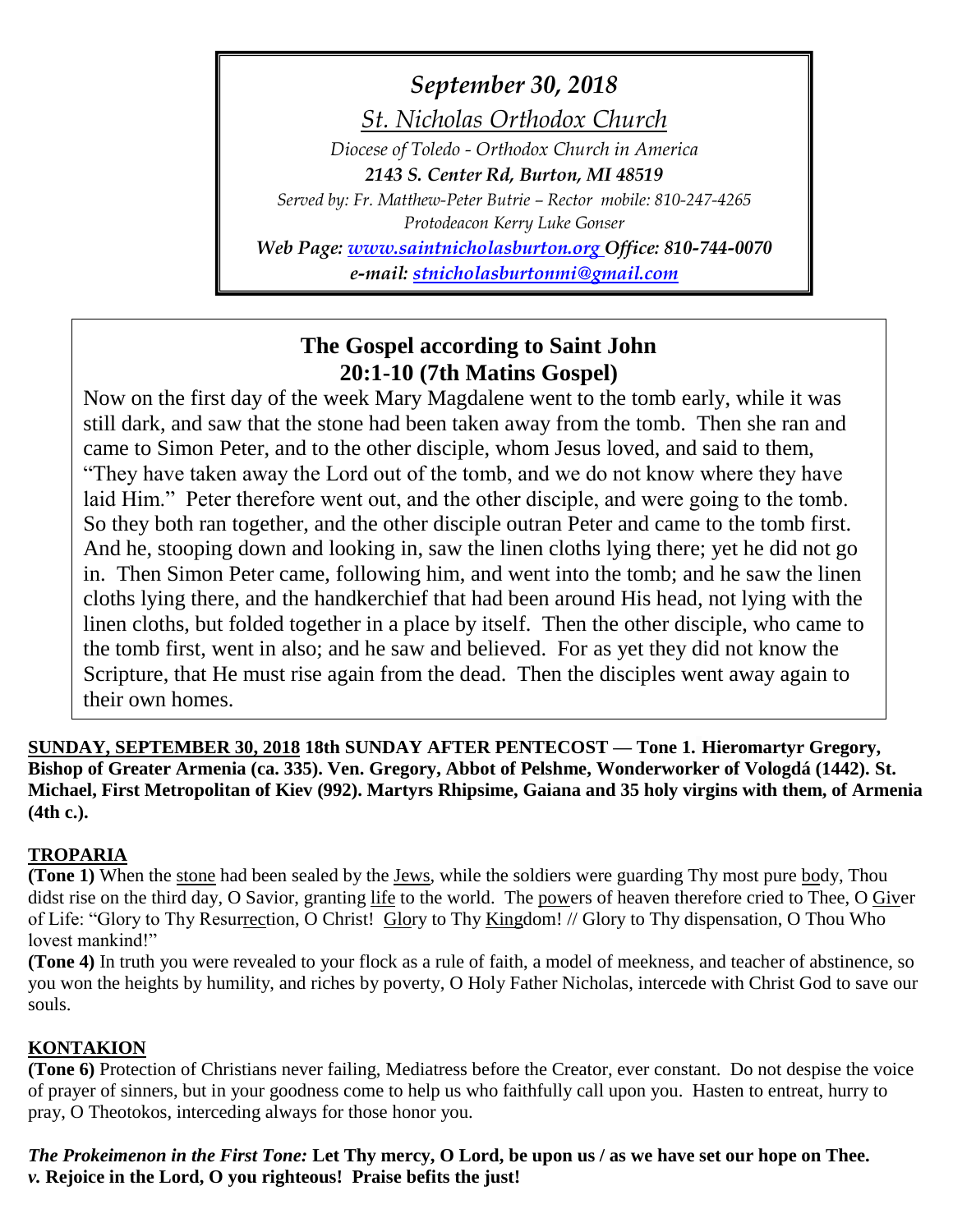**THE SECOND EPISTLE OF PAUL TO THE CORINTHIANS (9:6-11)** Brethren: this I say: He who sows sparingly will also reap sparingly, and he who sows bountifully will also reap bountifully. So let each one give as he purposes in his heart, not grudgingly or of necessity; for God loves a cheerful giver. And God is able to make all grace abound toward you, that you, always having all sufficiency in all things, may have an abundance for every good work. As it is written: "He has dispersed abroad, He has given to the poor; His righteousness endures forever." Now may He who supplies seed to the sower, and bread for food, supply and multiply the seed you have sown and increase the fruits of your righteousness, while you are enriched in everything for all liberality, which causes thanksgiving through us to God.

### *Alleluia, Tone 1*

*v.* **God gives vengeance to me, and subdues people under me.**

*v.* **He magnifies the salvation of the king, and deals mercifully with His Christ, with David and his seed forever.**

**THE READING FROM THE HOLY GOSPEL ACCORDING TO LUKE (6:31-36)** At that time, Jesus told His disciples, "As you wish that men would do to you, do so to them. If you love those who love you, what credit is that to you? For even sinners love those who love them. And if you do good to those who do good to you, what credit is that to you? For even sinners do the same. And if you lend to those from whom you hope to receive, what credit is that to you? Even sinners lend to sinners, to receive as much again. But love your enemies, and do good, and lend, expecting nothing in return; and your reward will be great, and you will be sons of the Most High; for he is kind to the ungrateful and the selfish. Be merciful, even as your Father is merciful."

### **COMMUNION HYMN:**

Praise the Lord from the heavens! Praise Him in the highest! Alleluia, Alleluia, Alleluia!

**The Hieromartyr Gregory, Enlightener of Greater Armenia, (September 30)** was born in the year 257. He was descended from the line of the Parthian Arsakid emperors. The father of Saint Gregory, Anak, in striving after the Armenian throne, had murdered his kinsman, the emperor Kursar, in consequence of which all the line of Anak was marked for destruction.

A certain kinsman saved Gregory: he carried off the infant from Armenia to Caesarea in Cappadocia and raised him in the Christian Faith. At maturity, Gregory married, had two sons, but soon was left a widower. Gregory raised his sons in piety. One of them -- Orthanes, afterwards became a priest, and the other -- Arostanes, accepted monasticism and went off into the wilderness.

In order to atone for the sin of his father, who had murdered the father of Tiridates, Gregory entered into the service of the latter and was a faithful servant to him. Tiridates loved Gregory like a friend, but he was intolerant of the Christian confession of faith. After ascending the Armenian throne, he began to demand that Saint Gregory renounce the Christian Faith.

The steadfastness of the saint embittered Tiridates, and he gave his faithful servant over to cruel tortures: they suspended the sufferer head downwards with a stone about his neck, for several days they choked him with a stinking smoke, they beat and ridiculed him, and forced him to walk in iron sandals inset with nails.

At the time of these sufferings Saint Gregory sang Psalms. In prison the Lord healed all his wounds. When Gregory again stood before the emperor cheerful and unharmed, he was astonished and gave orders to repeat the torments. Saint Gregory endured them, not wavering, with all his former determination and bearing. They then poured hot tin over him and threw him into a pit filled with vipers. The Lord, however, saved His chosen one: the snakes did him no harm.

Some pious women fed him with bread, secretly lowering it into the pit. A holy angel, appeared to the martyr, strengthening and encouraging him. Saint Gregory remained in the pit for fourteen years. During this time the emperor Tiridates executed the holy virgin Saint Rhipsime, the aged abbess Gaiana and another 35 virgins from one of the monasteries of Asia Minor. As punishment for this horrible deed, the king's face became disfigured.

Saint Gregory was released from the pit, and buried the relics of the holy virgins with honor. Then he began to preach to the people, urging them to turn away from the darkness of idolatry and toward Christ. The people came to believe in Christ, and wished to build a large church. When it was completed, Saint Gregory had the relics of the holy nuns brought into it. Then he brought King Tiridates there before the bodies of the saints whom he had slain. He repented, and immediately his face was made whole once more.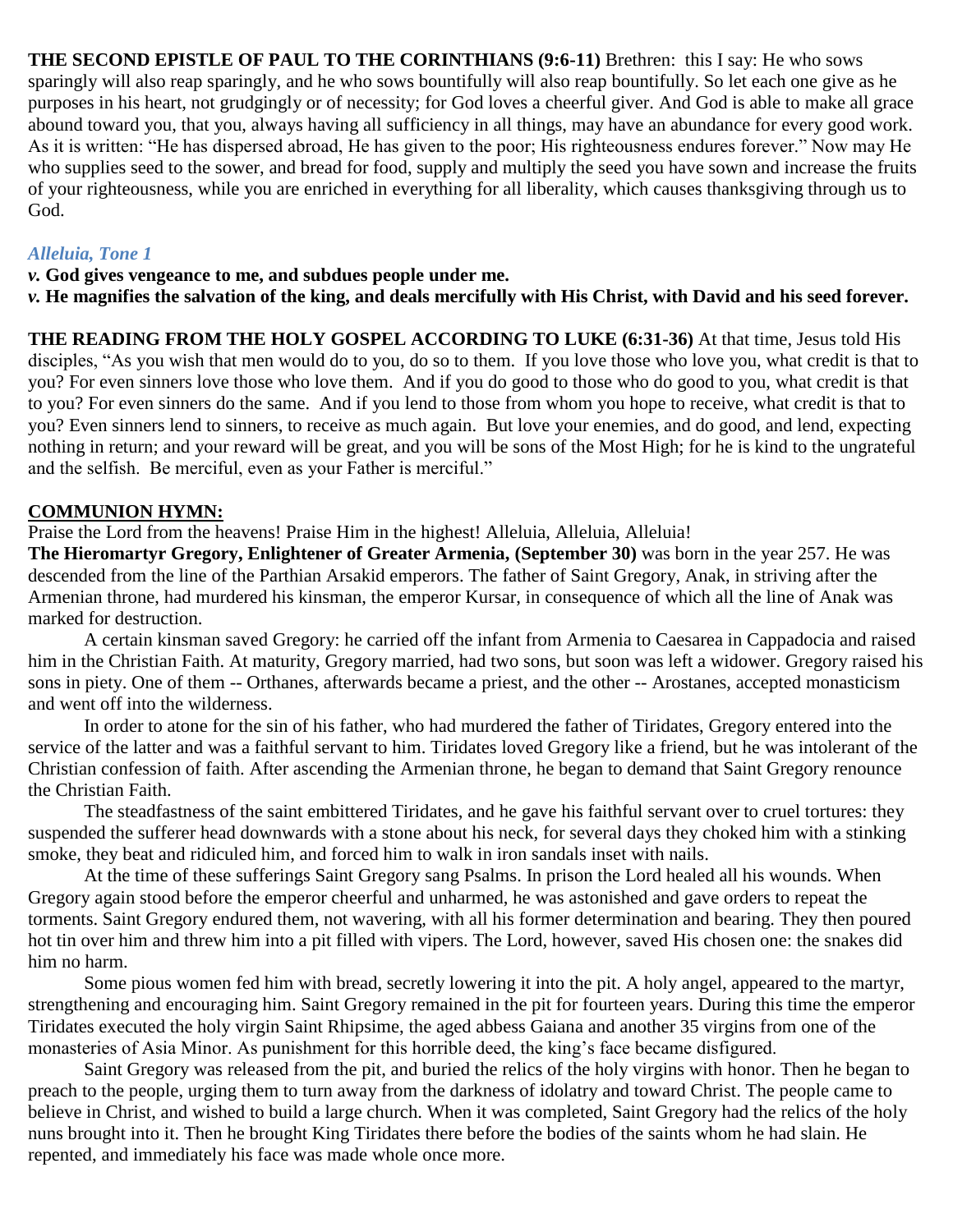Soon all of Armenia was converted to Christ. The temples of the idols were destroyed, and churches for the worship of the true God were built. Saint Gregory ordained priests, established schools, founded monasteries, and provided for the good order of the Church.

Saint Gregory went into the wilderness, where he departed to the Lord. His son Aristanes was made a bishop in Cappadocia, and was one of the 318 holy Fathers at the Council of Nicea. [www.oca.org](http://www.oca.org/)

# September 30, 2018 અક્ષેત્ર અક્ષેત્ર અક્ષેત્ર અહીં અને અક્ષેત્ર અક્ષેત્ર અક્ષેત્ર અક્ષેત્ર અને અહીં અને અક્ષેત્ર અહીં અને અહીં અ

## **CANDLE INTENTIONS FOR THE HEALTH AND BLESSINGS OF**

Prayers for my family who just lost my uncle, Owni. May he rest in peace. Rimi & Amir Abu-Aita John Goodman~Happy 94<sup>th</sup> Birthday blessings Dorothy & family Fr. Tom, Fr. Dimitrie, Fr. Anthony, Aaron, Reggie, Rimi, Allen, Deborah, JoAnn, Susan, Luba, Kosta, David, Anna, Walt, Vladimir, Dorothy, Michael, Allison, Stojan, Mira, Bosa, Jeanette, Christopher, Ted, Marlene, Marcia, Nicholas, Margaret, Joseph, Gladys, my family and friends Joe Tome Special Intention Joe Tome Alex & Mary Alex & Magda Popoff Feodosiy, Oleg, Nikolay, Irina, Galina & Nikolay Irina Sivergina

## **CANDLE INTENTIONS FOR BLESSED REPOSE**

Louie Prusac Connie Maxim Anastasia Papadopoulos (40 days) Angelo & Helen Papadopoulos Themyana Brown (26 yrs.) Blessed Repose ~ Memory Eternal Dorothy Goodman Peter Popoff & John Naum Alex & Magda Popoff Adelaida, Vitaliy, Vasiliy, Galina, Andrey, Nikolay, Feodosiy & Yuliya Irina Sivergina Luka "Louie" Večnaja ja Pamjat'! Mom & Dad

**WELCOME** to all our friends and visitors. Please join us in our fellowship hall.

**COFFEE & DONUTS** Volunteers are needed for the month of October. Please see the sign-up sheet outside of the kitchen. Call or email the parish office as well as signing up if you'd like to sponsor the donuts and/or coffee.

**PARKING LOT RE-PAVING The proceeds from last year and this year's Macedonian Open will go towards the re-paving of the entire parking lot which will cost over \$100,000. With capital improvement funds and other funds on hand, that leaves a shortfall of \$35,000. If anyone would like to donate or dedicate a memorial fund or make an anonymous donation to the Capital Improvement Fund (formerly Parish Pride), please contact the office. To date \$4,915 has been donated to the project not including any funds from the Macedonian Open.**

**SPECIAL PARISH MEETING – SUNDAY, OCTOBER 7** The sole item on the agenda for this meeting is to vote on whether the parish shall take a loan to cover the remaining cost of the parking lot repaving or whether the parish shall release funds from the Endowment Fund to cover those costs.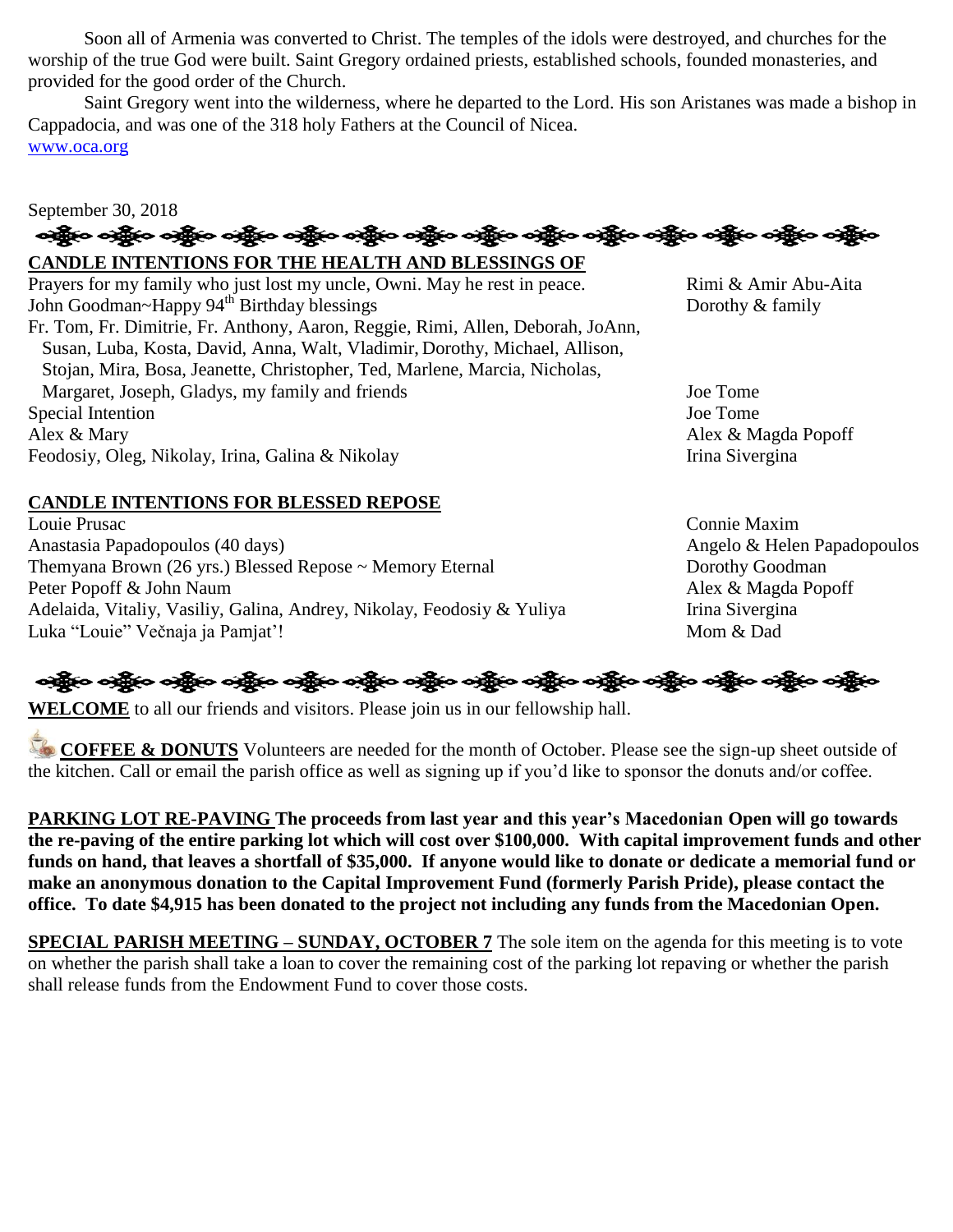**NORTH END SOUP KITCHEN** Please come & minister to Christ with our brothers & sisters October 4<sup>th</sup> (North End Soup Kitchen) and October 23rd (St. George at North End Soup Kitchen) from 9 am-12:30 pm.

**HOPE IN A BOX** is collecting **socks** for the month of October. Place the items in the blue box in the Parish Hall. Catholic Charities Community Closet will distribute the items.

**FOOD DRIVE** Place non-perishable food items in the other blue box in the hall.

**WORK READY ROOM** Catholic Charities Work Ready Room wants your new & gently used career clothes to help individuals in need! i.e. Khakis, Scrubs, Shoes, Work Boots, Dress Pants & Collared Shirts. For more information call 810-265-7025. Donations can be dropped off Mon-Fri at 812 Root St, Flint.



Mira, Stojan & family would like to thank everyone who came to the funeral home & funeral as well as the cards and prayers.

## **ELECTION OF PARISH COUNCIL, AUDITORS AND LAY DELEGATES**

# **As of September 26, 2018 the nominees are:**

**Parish Council Nominees (3 will be elected)** Gerry Bakousidis Michelle Gerzevske Connie Maxim Lena Bakousidis Kathy Gonser (term ending 2018) Tom Batzos Dennis Goodman Peggy Russell Phil Brown Kristin Hart Cathy Steiner (term ending 2018) Val Evanenko Sharon Jernigan (term ending 2018) Fannia Young

## **Auditors Nominees (1 need to be elected)**

Linda Branoff

Lay Delegate Nominees will also be voted on for the 2019 Diocesan Conference to be held at St. Nicholas Church, Fort Wayne, IN in the fall of 2019:

**2019 Diocesan Conference Lay Delegate Nominees (1 will be elected)**

Deborah Gonser-Adams J. Joseph Tome

*If your name is listed above and you do not wish to run for the parish council or auditor OR if you would like to nominate someone, please call the parish office at 810-744-0070.*

**The annual elections will take place on Sunday, November 4.***\*\*\*Absentee Ballots will be made available in the parish office beginning October 21\*\*\**

## **Weekly Schedule:**

**Today** Rib/Chicken Dinner

# **Monday, Oct. 1 PROTECTION OF THE BIRTHGIVER OF GOD** 9:30 am Divine Liturgy

## **Wednesday, Oct. 3**

9:30 am Divine Liturgy 11:15 am Adult Ed. Class

## **Thursday, Oct. 4**

9 am to 12:30 pm North End Soup Kitchen